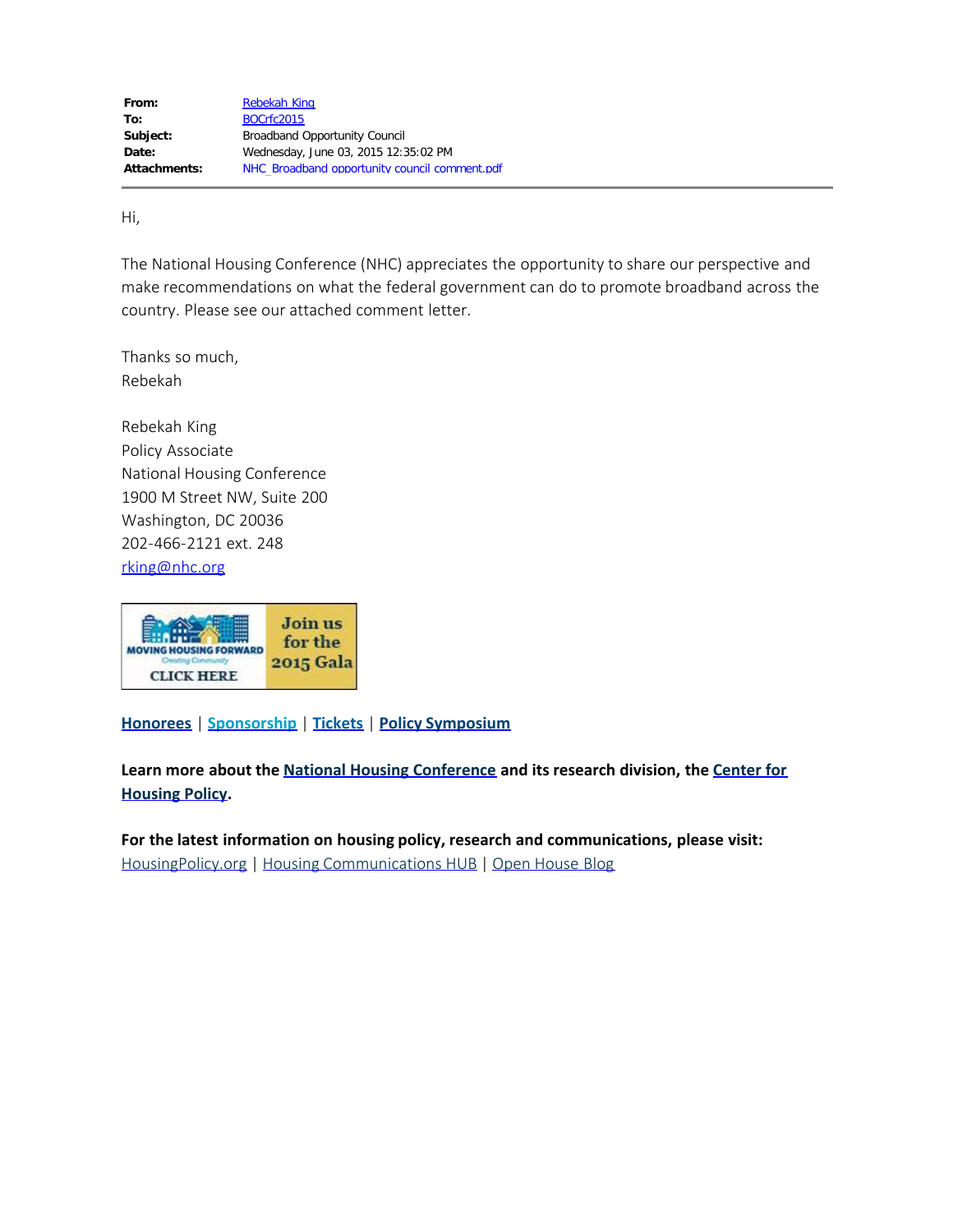

June 3, 2015

National Telecommunications and Information Administration U.S. Department of Commerce 1401 Constitution Avenue, N.W. Attn: Broadband Opportunity Council Washington, D.C. 20230

# **Docket No. 1540414365-5365-01 Broadband Opportunity Council Notice and Request for Comment**

The National Housing Conference (NHC) appreciates the opportunity to share our perspective and make recommendations on what the federal government can do to promote broadband across the country. Among the areas the Broadband Opportunity Council has identified, NHC offers comments on ways to promote broadband adoption (III.D.), ways to promote public and private investment in broadband (III.C.) and issues related to vulnerable communities and communities with limited or no broadband (III.F.).

# **1. About the National Housing Conference and its Connectivity Working Group**

The National Housing Conference represents a diverse membership of housing stakeholders including tenant advocates, mortgage bankers, non-profit and for-profit home builders, property managers, policy practitioners, realtors, equity investors, and more, all of whom share a commitment to safe, decent and affordable housing for all in America. We are the nation's oldest housing advocacy organization, dedicated to the affordable housing mission since our founding in 1931. As a nonpartisan, 501(c) 3 nonprofit, we are a research and education resource working to advance housing policy at all levels of government in order to improve housing outcomes for all in this country.

To help achieve affordable broadband connectivity for all, the National Housing Conference (NHC) convened a Connectivity Working Group to recommend policy changes. The group draws from affordable housing developers, public agencies, policy experts, capital providers, national intermediaries, and more, all committed to the shared mission of closing the digital divide for lowincome people. The recommendations presented in our comments draw on the expertise of the Connectivity Working Group, the policy briefs from NHC's Center for Housing Policy, and advice from other stakeholders. We recognize that achieving broadband connectivity for all will require action by many, including Congress, the President, the Federal Communications Commission (FCC), the Department of Housing and Urban Development (HUD), the Department of Agriculture, internet service providers, state and local governments, and more.

### **2. Ways to promote broadband adoption (III.D.)**

Within affordable housing, one way to promote broadband adoption would be to set a national goal for connectivity in HUD and USDA properties as part of a national connectivity goal. With a strong federal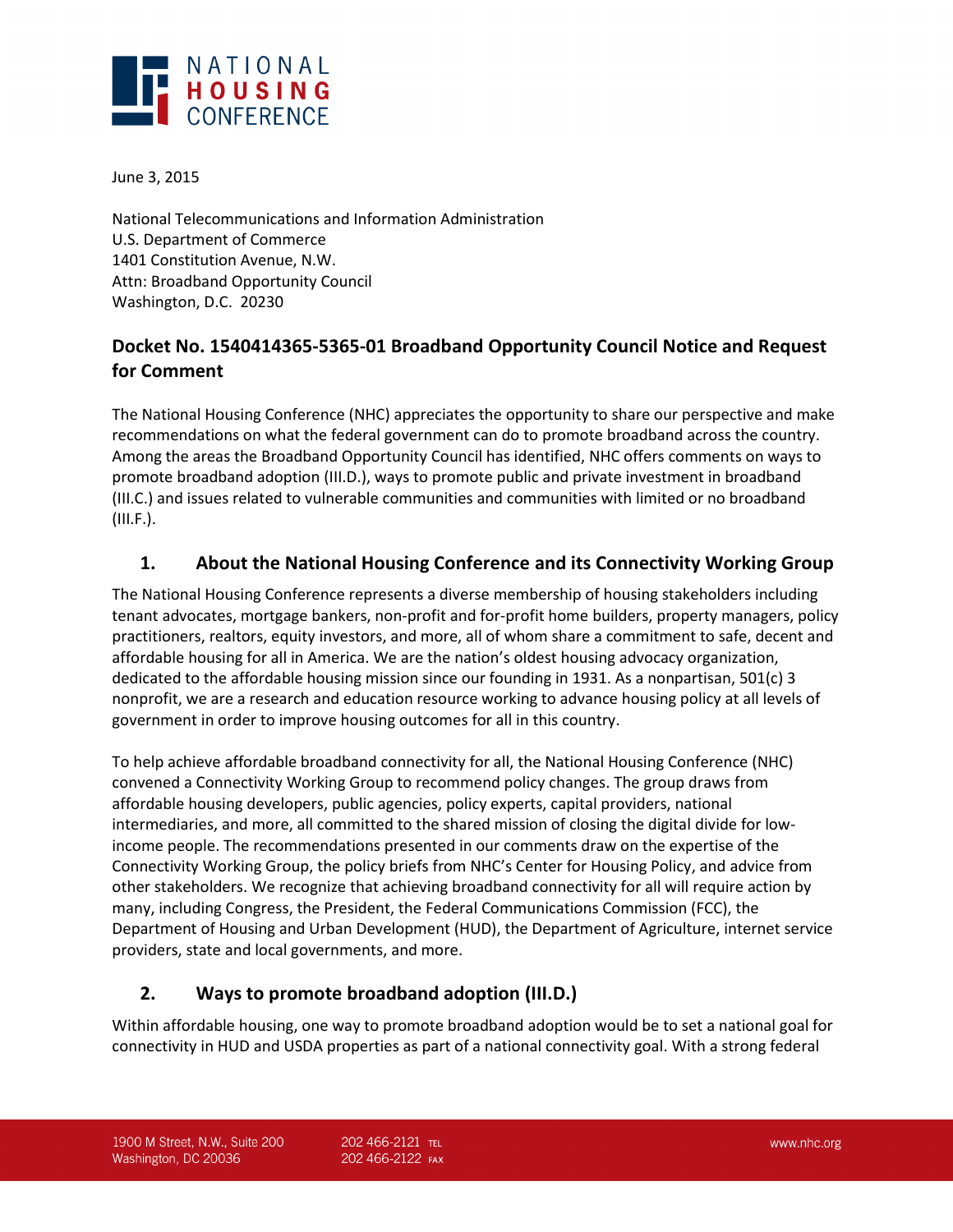commitment of new resources and partnerships with the private sector, we believe all HUD-assisted and USDA-assisted rental housing properties could have affordable, cost-effective, basic broadband connectivity for all residents by 2020, improving rates of broadband adoption nationally and for vulnerable populations. There are innovative solutions in public housing and privately-owned assisted housing that we could encourage others to adopt. If states commit to this goal as well, we could also reach all Low Income Housing Tax Credit properties. Aligning broadband connectivity with existing initiatives such as Choice Neighborhoods and Promise Zones may help pave the way, but achieving the national goal will ultimately require a concerted effort nationwide.

# **3. Ways to promote public and private investment in broadband (III.C.)**

Private businesses can be part of the solution to the digital divide, through both corporate philanthropy and private investment for business purposes at the large and small scale. In-home connectivity can make property management more efficient for multifamily housing, deliver health care services efficiently and allow telecommuting for workers. It can also bring low-income people into the economic mainstream as workers, consumers and entrepreneurs. Scarce public resources should therefore leverage private contributions, of which there are many models, including community development financial institutions, tax credit incentives, loan pools and in-kind contributions. Examples include Google Fiber projects in Austin and Comcast's Internet Essentials program.

# **4. Issues related to vulnerable communities (III.F.)**

Most of us use the Internet in all facets of our lives: for work, education, medical care, entertainment, shopping, and innumerable daily tasks. Having a reliable broadband connection at home makes all sorts of tasks easier, faster and cheaper. Yet far too many low-income households do not have even a basic broadband connection at home, as we describe in the accompanying research brief: "The Connectivity Gap: The Internet is Still Out of Reach for Many Low-Income Renters." Fifty-four percent of extremely low-income renters (earning 30% of area median income or less) do not have home Internet access. Making sure all households have an affordable connection plus the computing device and the digital literacy to best use it will create new economic opportunities: for households moving toward selfsufficiency, for kids achieving in school, for businesses reaching new markets, and for communities building a higher-skilled workforce. NHC has four recommendations specifically related to affordable housing that would improve Internet access for low-income households.

**Treat broadband as an eligible expenditure in affordable rental housing**. As pilot programs are demonstrating, basic broadband provided at the property level can serve residents effectively while containing costs. HUD should issue guidance allowing properties to use available funds to implement cost-effective connectivity for residents and should support pilot programs to test different implementation methods. Building on these initial steps, HUD should explore treating cost-effective basic broadband as a standard operating cost for affordable housing properties.

**Implement digital literacy and equipment support into broadband provision**. For access to broadband to transform lives, it must be more than just a plug in the wall or a wireless access point. Low-income residents need access to reliable equipment (particularly computers or tablets, not just smartphones, for a full range of education and work-related activities) and training in how to make the most of it. Successful examples of these solutions combine small contributions from residents with grants and owner contributions so that all share a commitment to the success of the effort.